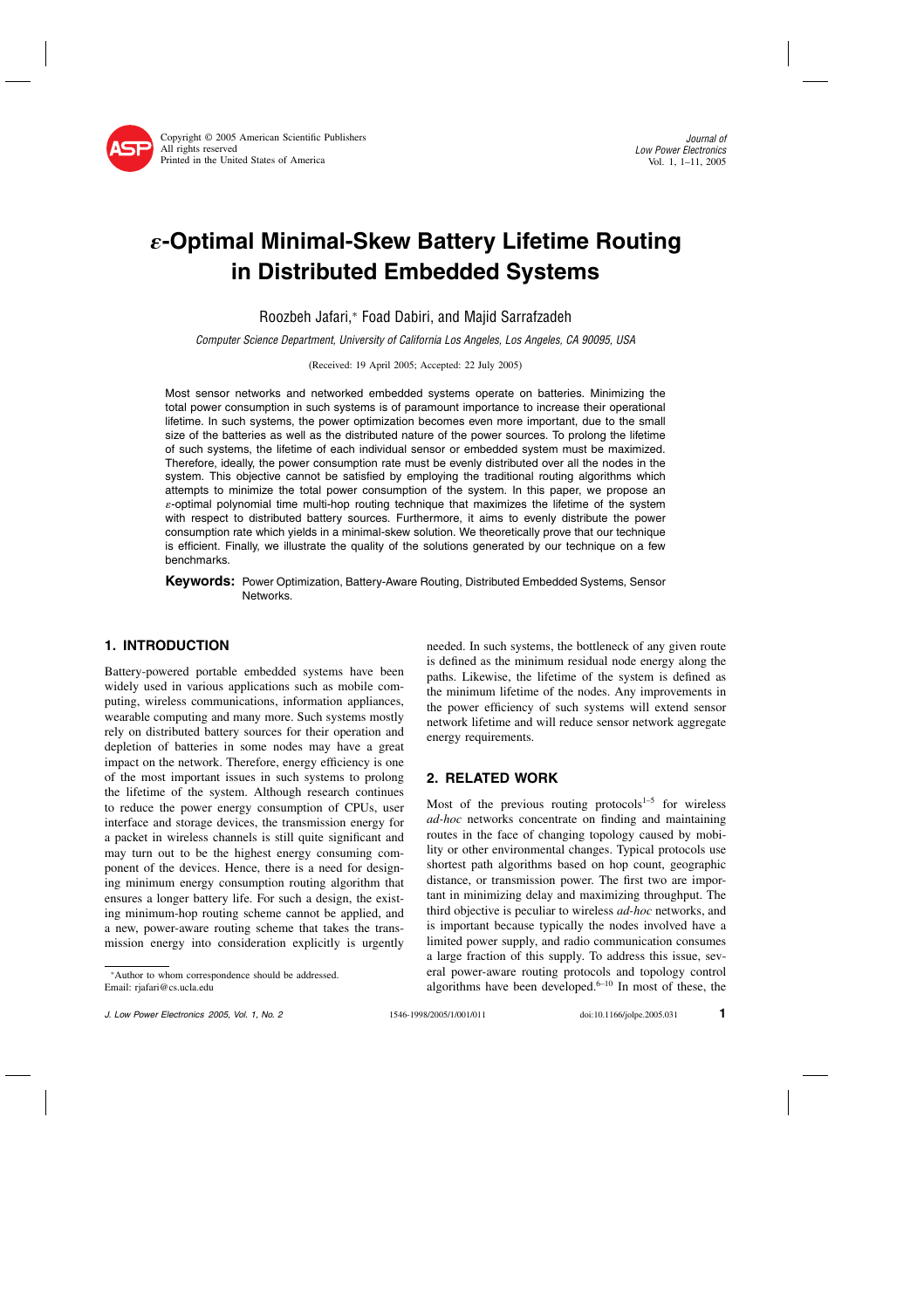aim is to minimize the energy consumed per packet in order to deliver it to the destination.The typical approach is to use a distributed shortest path algorithm in which the edge costs are related to the power required to transmit a packet between the two nodes involved. The problem with this technique is that nodes on the minimum-energy path are quickly drained of power, affecting the network connectivity when they fail.Some of the more sophisticated routing algorithms associate a cost with routing through a node with low power reserves.<sup>8,9</sup> But this remains at best a heuristic solution.

Researchers have explored the fundamental limits of energy-efficient collaborative data-gathering by deriving upper bounds on the lifetime of increasingly sophisticated sensor networks.<sup>11</sup> But they do not devise any efficient algorithm for routing.

Another method is proposed to extend the sensor network operational time by organizing the sensors into a maximal number of disjoint set covers that are activated successively. Only the sensors from the current active set are responsible for monitoring all targets and for transmitting the collected data, while nodes from all other sets are in a low-energy sleep mode [12]. The proposed method, however, is a heuristic. Furthermore, a shortest cost path routing algorithm is studied which uses link costs that reflect both the communication energy consumption rates and the residual energy levels at the two end nodes.<sup>13</sup> This approach also formulates the technique as a linear programming problem. Nevertheless, an  $\varepsilon$ -optimal polynomial time routing algorithm that maximizes the lifetime of the system with respect to the distributed energy sources has not been devised in any of the prior studies.

# 3.SYSTEM ARCHITECTURE

As a driver application, we consider an architecture recently proposed by our group. Our proposed system, called CustoMed, is a fascinating and critical class of distributed embedded systems for medical monitoring.The main attribute of CustoMed is its fast and easy customizability capability based on patients' needs. Firstly, the customization may be at the device level.The choice of the device, the placement of the device on the body, and the interaction level of the device with the environment will be tailored to the individual and his/her needs. Secondly, the software downloaded onto the devices can be customizable.Depending on the gender, age, medical condition, and other variables, the software downloaded onto the devices differs.The idea of customization has not been emphasized before, but is an important concern, if the system is made to be robust enough to handle many different needs, as well as unexpected needs that may arise.

CustoMed can be easily custom-built for patients by non engineering-staff.The system will be quickly assembled from basic parts and configured for use.The vision is that in the doctor's office in about five minutes, the appropriate devices and the correct number of them will be assembled and affixed to the patient.Other systems take months or even years to built, and hence lack the adaptability the system we propose.The physician will also pick from a wide range of code to download onto the devices.We developed such a tool which enables physicians to pick a specific variation of a code for a particular application and download it to the system components of CustoMed. Furthermore, it works with the environment made available to the patient. For example, in case of an emergency, the sensors can alert the security system in the house.In less urgent case, an email can be sent across the Internet or a home appliance can be turned off or on.The main component of our system is called "med nodes" which incorporate sensing, processing and communications (both wired and wireless). The processors of "med nodes" support variety of analog and digital sensors and are programmable to process the collected data from sensors. Figure 1 illustrates our CustoMed architecture connected to internet through a Pocket PC.

#### 3.1. System Components

CustoMed is composed of the following devices:

#### 3.1.1. Sensors:

We employ various types of sensors for continual physiological measurements as well as environmental measurements to identify wearer's physiological conditions and disorders and the case where people operating in hazardous environments.We have available to us pressure sensors, galvanic skin response sensors, flex sensors, and piezoelectric film sensors.

• Flex Sensors: The flex sensor changes resistance when bent. It will only change resistance in one direction. They can be used to measure the angular motion of various parts of body such as knees and neck.

• Pressure Sensors: These sensors are ideal for measuring forces without disturbing the dynamics of a test. They can be used to measure both static and dynamic forces.They are thin enough to enable non-intrusive



Fig. 1. System components.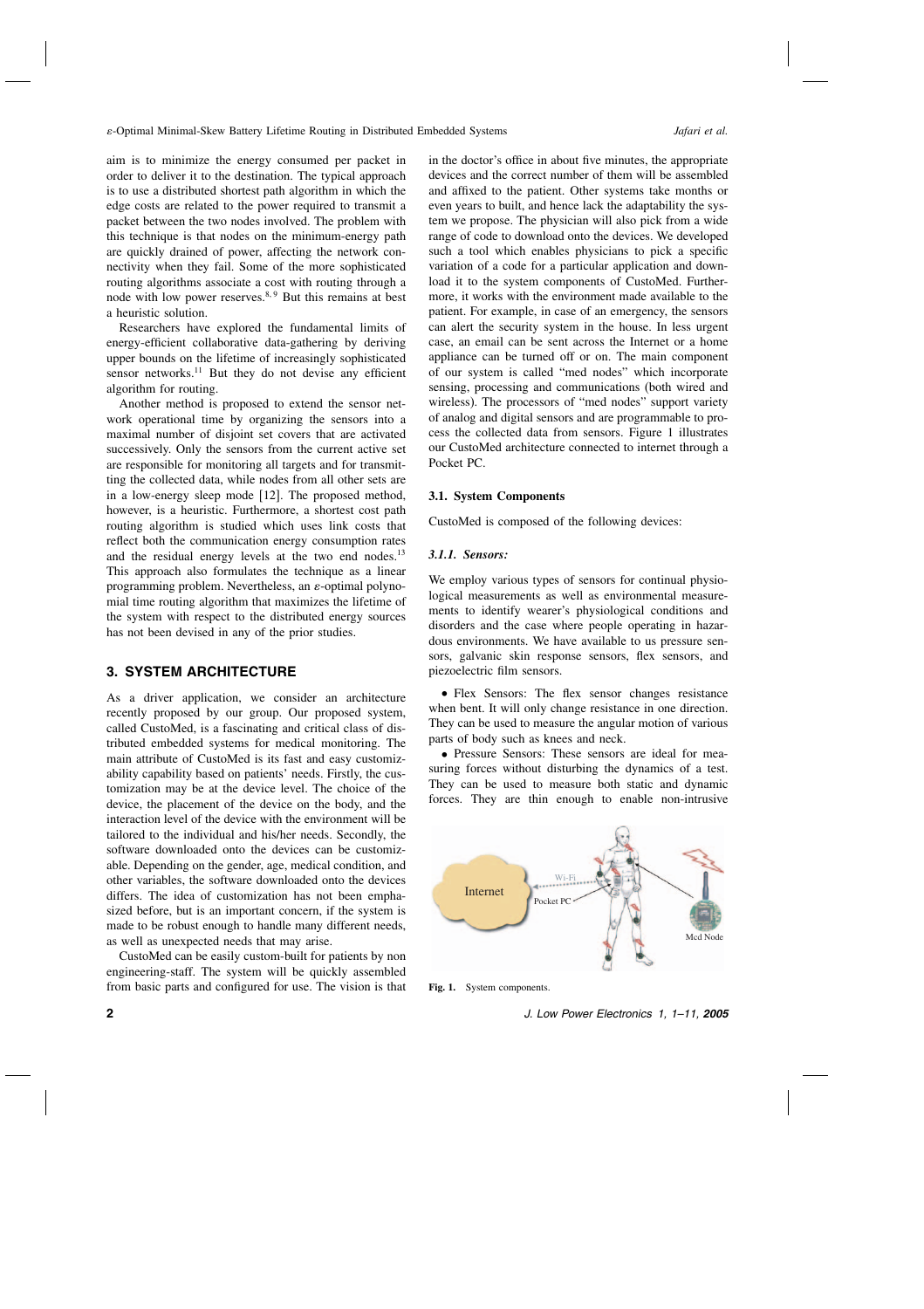measurement. Measurement of pressure under the foot is of particular interest to the clinician and researcher, particularly in the fields of diabetes, orthopedics, sports science, and rheumatology.Hence pressure sensors could be placed in shoes to perform such measurements.

• Piezoelectric Film Sensors: Piezoelectric thin film sensors generate analog voltage signals in response to applied dynamic forces.They can be used to monitor if a patient being attacked or abused by other patients.

• Galvanic Skin Response (GSR) Sensors: The galvanic skin response (GSR) also referred to as the electrodermal response (EDR), measures electrical skin conductance from the fingers or palms that is associated with sweat gland activity.It is commonly used in psychophysiology experiments to infer emotional state and cortical arousal. The GSR is commonly used in Biofeedback experiments.

• Temperature Sensors: The polymer based bulk heterojunction solar cells have demonstrated the ability to act as temperature sensor. These high performance photodetectors combined with organic-thin film transistors can be used to realize sensors that can be fabricated on flexible substrates including fabric. Such devices possess a combination of electrical performance with superior properties such as light weight, low cost of fabrication, and flexibility.<sup>14</sup>

#### 3.1.2. Med Nodes

The most important component of our system is the "med nodes." "Med nodes" are stand-alone components equipped with processing units and batteries.They support various types of sensors for physiological reading from human body. These blocks enable the system to be flexible, however their basic structure remains fixed almost all the time and thus the reconfiguration time is no longer a severe limitation. Furthermore, customization of such system with a large number of "med nodes" is extremely fast. The "med nodes" can possess several parameters such that they can be complex enough to suit a range of applications.They can as well be more basic that can perform multiple operations. Furthermore, they support variety of analog and digital sensors such as flex sensors, piezoelectric sensors, pressure sensors, etc.Also the block is left software programmable which can be customized for various applications and sensors. On-chip memory blocks are also available for data storage.The processors of "med nodes" are dot-motes developed at University of California, Berkeley and manufactured by Crossbow Technology Inc.A "med node" along with a flex sensor is shown in Figure 2.

# 3.1.3. Pocket PC

A pocket PC is responsible for collecting data from "med nodes" and classifying them.It dispatches the critical events detected by "med nodes" or the pocket PC, itself,



Fig. 2. A Med node along with a Flex sensor.

to the Internet.Moreover, it coordinates and controls the overall functionality of the system.The routing technique that we propose is implemented in Pocket PC.

# 4.DRIVER APPLICATION

The design and development of the system framework is meant to be versatile enough to be applied to many different medical applications.The requirements of the system, specifically with the ability to quickly and easily make a custom-made system per patient, were deeply affected by this vision.The followings are two sample applications that have inspired the overall system requirements and the initial idea.

• Post-knee surgery tracking of patients: Structuring of imaging data from the musculoskeletal system will be accomplished utilizing novel MR pulse sequences to support canonical imaging values from tissue independent of acquisition techniques.Two "med nodes" are placed on knees and two on the ankles.The 'med nodes' on the knees are equipped with flex sensors while "med nodes" on the ankles utilizes pressure sensors."Med nodes" on the knees are responsible for tracking the angular motion of the knees and transmitting the collected data to the pocket PC."Med nodes" on the ankles, however, measure the forces and pressures under the foot as well as the load distribution. In addition, we place another "med node" on the neck to measure the angular motion of the back/neck.

• Used to aid Alzheimer's patients: The rise of Alzheimer disease is one of the greatest health crises facing the industrialized world. Today, approximately four million Americans suffer from Alzheimer's disease; by 2050, the number is expected to rise to 15 million people.CustoMed can make huge differences in the quality of life of Alzheimer's patients.It would be appropriate of the "walking well" Alzheimer's patients, who are patients that are fully mobile. Galvanic skin response sensors, which detect arousal and/or agitation by measuring skin conductance, can be placed on the patients' body. Perhaps they can be placed in their socks or in the nap of theirs neck,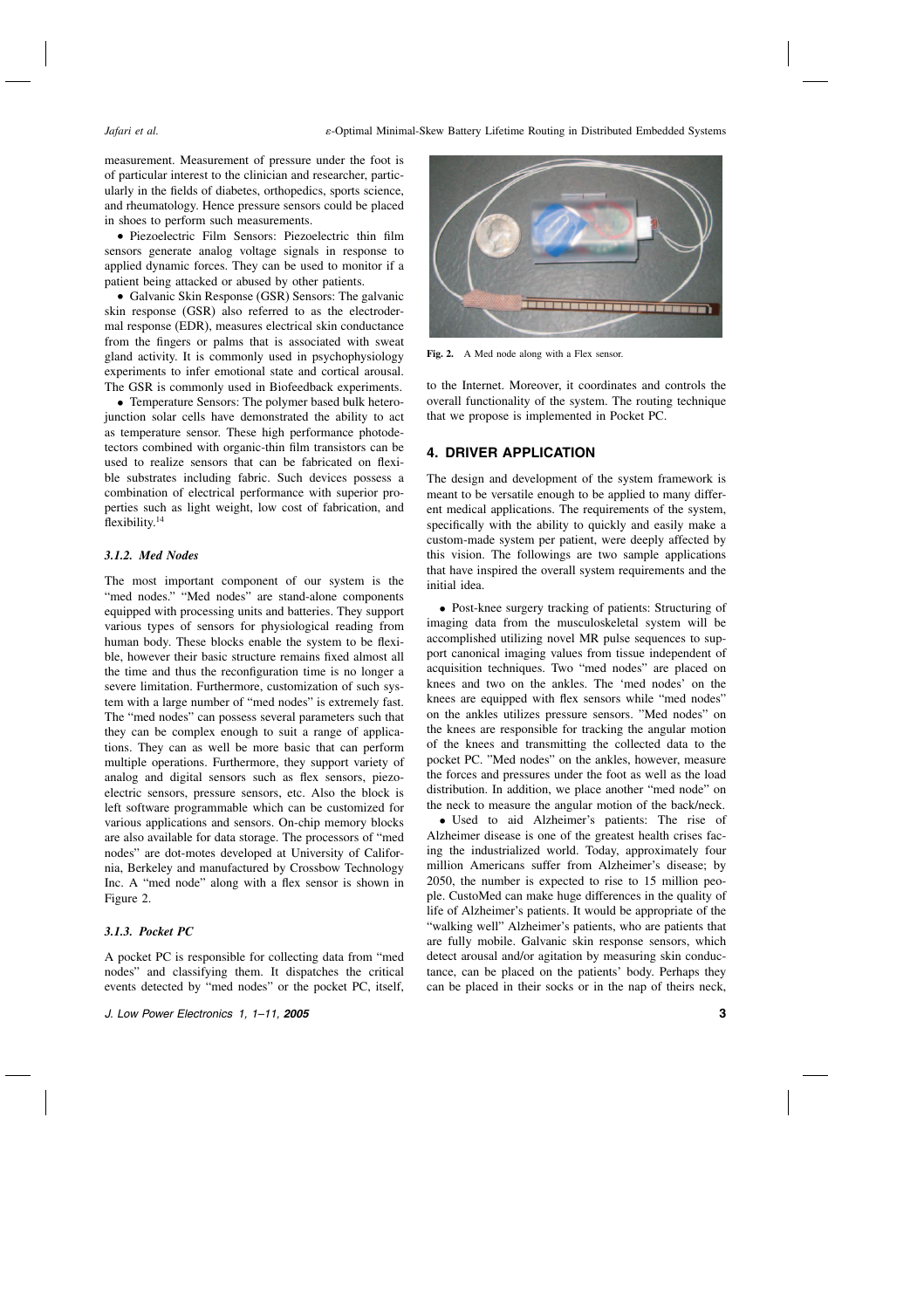two places, where there is large amount of perspiration. When agitation is sensed, proper verbal cues can be issues to the patient, to reorient them or calm them down.Also, in case of emergency CustoMed can email physicians and/or family members. CustoMed can extend the time span when patients are independent, and hence improves the quality of their life and reduce the cost incurred. CustoMed can prove to be very useful in assisted living homes, also, where the ratio of the staff to patients is about one to ten. In such situations, being hit or abuse has been a problem. Pressure sensors placed on the patients can determine a hit, but even more importantly the detection of agitation, before any harm has been done can be used to protect the patients and the staff. Perhaps, during times of agitation the staff's pagers can be cued.

#### 5.PRELIMINARIES AND MODELS

The network model we consider is a wireless *ad-hoc* network, consisting of a set of nodes connected to each other through wireless links. The topology of the network is determined based on the physical location of the nodes, characteristics of the radio transceivers that nodes possess and the environmental effects. The nodes communicate among each other and are capable of relaying packets when needed. The problem is to design effective routing technique to satisfy our performance goal.

Consider a connected directed network graph  $G_s =$  $(V<sub>s</sub>, E<sub>s</sub>)$ .  $V<sub>s</sub>$  denotes the collection of nodes 1, 2, ..., *n*. The collection of the directional links is represented by  $E_s$ . Let  $f_{ij}$  be the average flow on link  $(i, j)$   $(f_{ij} \forall (i, j) \in E_s)$ which represents the data rate from node  $i$  to  $j$ . The energy required to transmit/receive an information unit in node i is denoted by  $e_i$ . Let each node *i* have an initial energy level  $E_i$  (we assume that  $E_i > 0 \ \forall (i, j) \in V_s$ ). In our application  $E_i$  is the initial battery energy available. Therefore, the lifetime of node  $i$  is defined as:

$$
T_i = \frac{E_i}{e_i \sum_{\forall j; (i,j) \in E} f_{ij}} \tag{1}
$$

Where  $\sum_{\forall j; (i,j) \in E} f_{ij}$  is the total transmission rate (i.e., packets per unit of time) of node  $i$ . For simplicity, we assume that the initial energy level is identical for the all nodes.Later, in Section 6.1, we will address how dissimilar energy levels in nodes may be accommodated.

#### 6.PROBLEM FORMULATION

We describe a sensor network by a graph  $G_s = (V_s, E_s)$ , where  $V<sub>s</sub>$  is the set of vertices, representing the sensor nodes, and  $E<sub>s</sub>$  is the set of edges, representing their communication link.All links are directed.We will use min-cost flow formulation to address the problem. Maxflow technique applied to a network provides a feasible routing solution that guaranties the delivery of the packets from source $(s)$  to destination $(s)$ . This observation led us to employ min-cost flow formulation to minimize our proposed power consumption objective while the routing is addressed. Furthermore, we define capacity  $u_i$  associated with each node  $i \in V_s$ . For each sensor node i,  $E_i$  is the current residual energy. Packets are sent in a multi-hop fashion. A 2-tuple  $(t_n, r_n)$  is associated with each node  $v_n \in V_s$ , where  $t_n$  is the transmission energy requirement per information unit for node *n* and  $r_n$  is the reception energy requirement per packet for node  $n$ . More precisely, if  $P$  information units are sent from node  $n$  to node  $m$ directly, an amount of energy equal to  $P \times t_n$  will be subtracted from  $E_n$ , and  $P \times r_m$  subtracted from  $E_m$ . For simplicity in writing, we assume  $t_n$  and  $r_n$  are the same for all the nodes.It is well-known that the amount of energy consumed for wireless communication of a single bit can be many orders of magnitude greater than the energy required for a single local computation.Thus, we focus our analysis to the energy used for wireless communication and we assume that the routing overhead is negligible.We allow packets from any source; however, the destination is always a certain node which we call the demand or the sink node.To solve power optimization problems in systems with distributed battery resources, we construct a network  $G_t = (V_t, E_t)$  from the graph  $G_s$  based on node partitioning technique as discussed below:

Each node in graph  $G_s$  is split into  $k + 2$  nodes where  $k$  is a tunable parameter. Throughout the paper, we call the resulting set of nodes as a "partition." In each partition, two nodes serve as inputs and outputs and the rest are called splits. As shown in Figure 3, nodes  $v_{(k+2)(i-1)+1}$  and



Fig. 3. Node partitioning.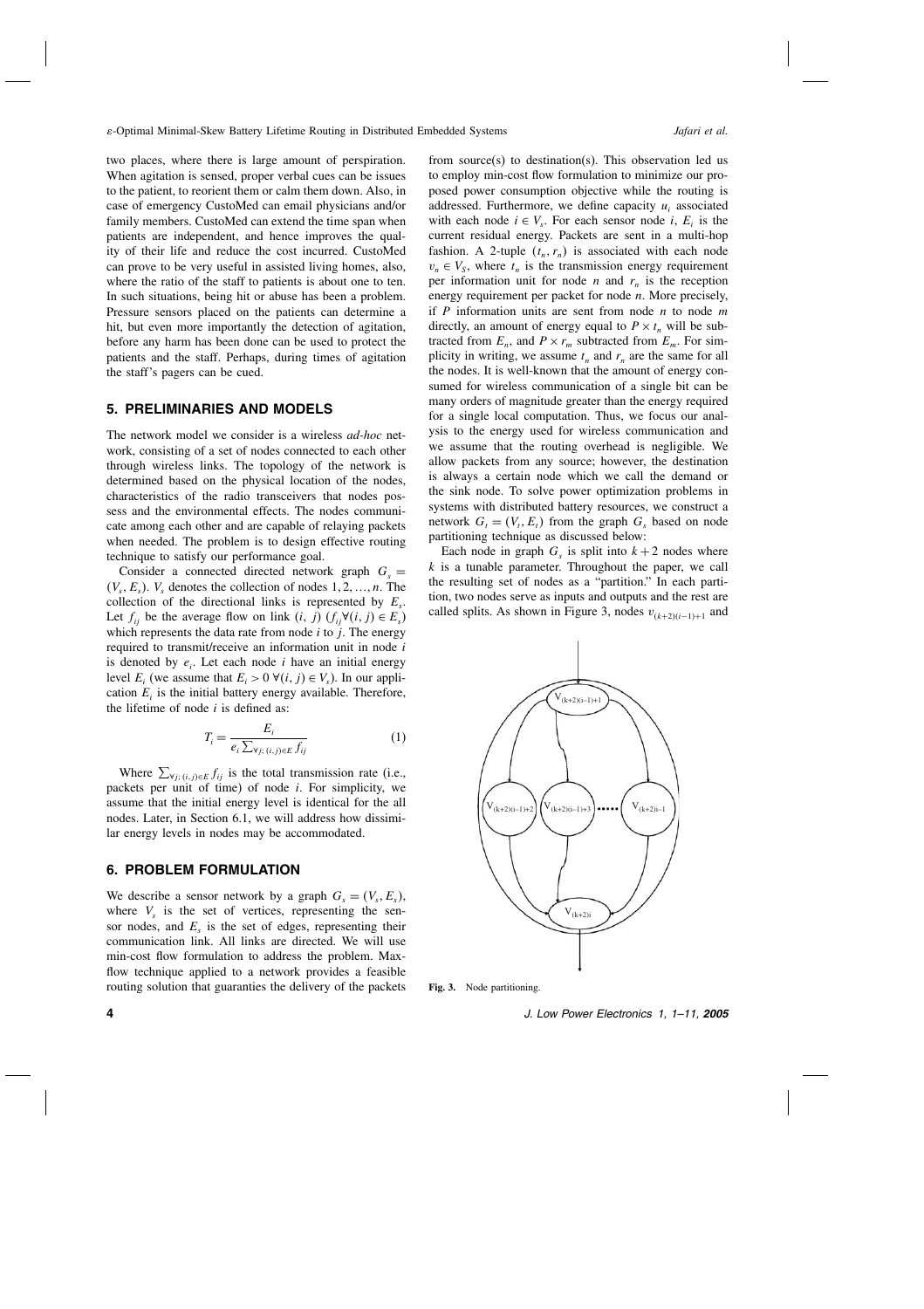

Fig. 4. original network and the resulting network after partitioning.

 $v_{(k+2)i}$  are the input and the output to the partition respectively.We call the rest of the nodes split nodes, where they carry a special sequence of costs. Figure 4 shows an example of a given network and the resulting network after the transformation. Nodes  $s$  and  $t$  represent the source and sink, respectively.The cost of split nodes from left to right in Figure 3 is non-decreasing.This will ensure that when flow is being conducted through a partition, it fills up the split nodes from left to right (in min-cost flow problem, the flow tends to passes through nodes with lower costs).The capacity on each split represents a portion of the transmission capacity of a node.For further clarification, assume a node can transmit at the maximum rate of P packets per unit of time and is using  $l$  splits out of  $k$ . This is equivalent to transmission rate of  $P(l/k)$  packets per unit of time and therefore will consume  $1-(l/k)$  less power of the full transmission rate.

For each node i in  $G_s$ , we assign a capacity  $u_i$ . This capacity represent the amount of data per unit of time that node  $i$  can transmit. Therefore, the more flow passing through node  $i$  means the more transmission power is consumed in that node. In graph  $G_t$ , we define capacity  $u'_{i}$  associated with each split node in the network where  $u'_i = u_i/k$ . The input and output nodes in the partition are called non-split nodes.The upper bound capacity on all non-split nodes is set to one.

For simplicity in writing the expressions, we assume that  $u_i = 1$ . The arc adjacency list  $A(i) = \{(i, j) : (i, j) \in$  $A$ } contains all the arcs emanating from node *i*. Furthermore, we define  $x_{ij}$  as the flow through arc  $(i, j)$ . Thus, the flow through node  $i$  is defined as follows:

$$
y_i = \sum_{(i,j)\in A} x_{ij}
$$

In sensor networks, there are a few source nodes that generate date (data from sensors) and a few destinations that the data should be delivered to.We associate with each node  $i \in V_t$  a number  $b(i)$  which indicates its supply or demand depending on whether  $b(i) > 0$  or  $b(i) < 0$ .

 $b(i) > 0$  implies that node *i* is a source node which generates data with a rate proportional to  $b(i)$  whereas  $b(i) < 0$ represents the destination node i which responsible for gathering the information with a rate proportional to  $b(i)$ . The minimum cost flow problem can be stated as follows:

$$
\text{Minimize} \quad z(y) = \sum_{\forall i} c_i y_i \tag{2}
$$

Subject to:

$$
\sum_{\{j:(i,j)\in A\}} x_{ij} - \sum_{\{j:(j,i)\in A\}} x_{ji} = b(i) \tag{3}
$$

$$
0 \le x_{ij} \le u_{ij}; \quad \forall (i, j) \in V_t \tag{4}
$$

$$
0 \le y_i \le u'_i; \quad \forall (i) \in V_t \tag{5}
$$

Equation (3) is the flow conservation condition at each node and Eqs.(4) and (5) are capacity constraints for the arcs and the nodes respectively.We assume that the lower bounds,  $l_{ij}$  on arc flows as well as the lower bounds,  $l'_{i}$ , on node flows are all zeros.The higher bounds on arc flows are assumed to be infinity.Moreover, the number of nodes in network  $G<sub>s</sub>$  is denoted by n. The cost on nodes in each partition is denoted by  $c_i$  and defined as follows:

$$
c_{(k+2)(i-1)+1} = 0
$$
  
\n
$$
c_{(k+2)(i-1)+2} = 1
$$
  
\n
$$
c_{(k+2)(i-1)+3} = n + \varepsilon
$$
  
\n
$$
c_{(k+2)(i-1)+4} = n(n+1+\varepsilon) + \varepsilon
$$
  
\n
$$
\vdots
$$
  
\n
$$
c_{(k+2)i-1} = n\left(\sum_{j=2}^{k} c_{(k+2)(i-1)+j}\right) + \varepsilon
$$
  
\n
$$
c_{(k+2)i} = 0
$$
 (6)

Without loss of generality, we assume that  $\varepsilon = 1$ . Thus, we have:

$$
c_{(k+2)(i-1)+1} = 0
$$
  
\n
$$
c_{(k+2)(i-1)+2} = 1
$$
  
\n
$$
c_{(k+2)(i-1)+3} = n+1
$$
  
\n
$$
c_{(k+2)(i-1)+4} = n(n+2)+1
$$
  
\n
$$
\vdots
$$
  
\n
$$
c_{(k+2)i-1} = n\left(\sum_{j=2}^{k} c_{(k+2)(i-1)+j}\right) + 1
$$
  
\n
$$
c_{(k+2)i} = 0
$$
 (7)

The cost on each split is enforced such that would be greater than the cumulative cost of the splits with smaller indices in a partition.This main property of our technique will be employed throughout the paper. In the next theorems, we will illustrate how this aids us to accommodate our objectives. The flow that passes through nodes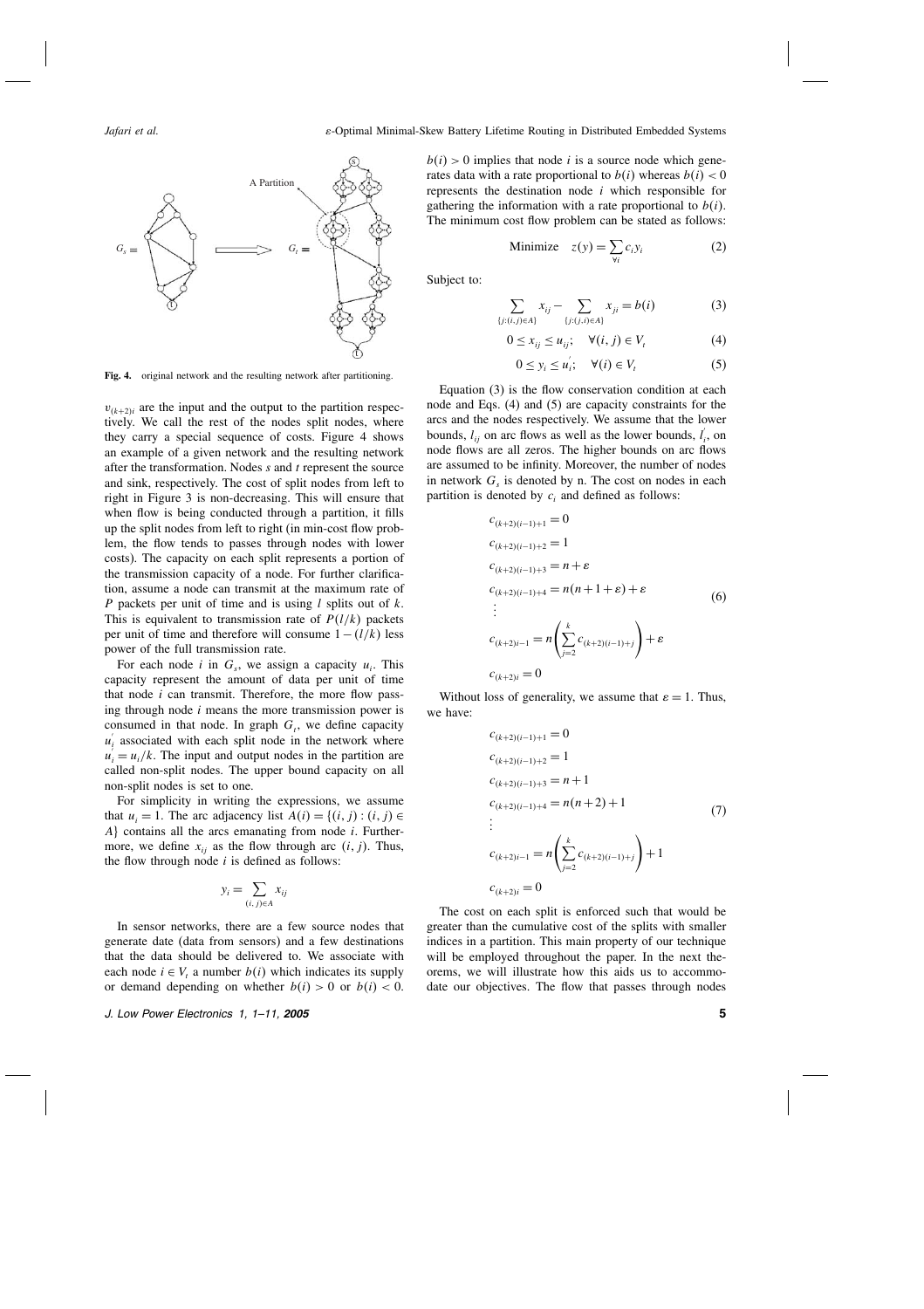$v_{(k+2)(i-1)+1}$  or  $v_{(k+2)(i-1)+k+2}$  (none-split nodes) in each partition represents the total flow passing through the partition.This determines the energy consumption rate at each partition which symbolizes an embedded system.The more the flow is, the shorter the lifetime of each partition is.Therefore, the objective is to minimize the amount of flow passing through each node. However, with respect to our assumptions on distributed battery sources, the lifetime of the system is determined by the minimum lifetime of the nodes in the network which corresponds to the maximum flow. Hence, the objective is to minimize the maximum flow streaming through the partitions.The flow passing through each partition passes through the splits and tends to fills the splits with lower costs.The number of splits that carries the flow is denoted by  $\psi$ .

$$
\psi_i = \left\lceil \frac{\sum_{j=2}^{k+1} y_{(k+2)(i-1)+j}}{u'_i} \right\rceil \tag{8}
$$

Theorem 6.1 The objective function 2 minimizes the maximum flow in the nodes of network  $G_s = (V_s, E_s)$  with maximum error  $\varepsilon$  where  $\varepsilon \le u'_i = u_i/k = 1/k$ . This is equivalent to maximizing the minimum battery lifetime of the nodes in network  $G_s$  (or its transformed network  $G_t$ ) and therefore analogous to maximizing the lifetime of the system.

PROOF. Proof is formed by contradiction. Assume our technique generates solution L where the flow entering each partition is represented by  $f_i$ . Let  $f_{\text{max}} = (\max(f_i)\forall i)$ . Assume there exist another solution  $L^*$  with maximum flow denoted by  $f_{\text{max}}^*$  where  $f_{\text{max}}^* < f_{\text{max}} + \varepsilon$ .

Thus, (8) conveys that:

$$
\psi_{\max}^* < \psi_{\max}
$$

Considering the cost on splits in Figure 3 and Eq.(7), we conclude that the overall cost of flow for solution  $L$  is greater than the overall cost of flow for solution  $L^*$ . This contradicts the optimality of min-cost flow technique since the solution found  $(L)$  has not minimum cost. Therefore, by contradiction, the solution  $L^*$  cannot exist and our formulation minimizes the maximum flow (or maximizes the minimum lifetime).

Due to the flow conservation condition in min-cost flow technique, it is trivial that the flow in any nodes may not be reduced individually to minimize the objective function.

The intuition behind our proposed technique is that the cost assignment on the splits forces the network to rout a flow from the kth split of node  $v_i$ , if it cannot be routed through any number of other nodes whose  $(k-1)$ th splits is empty.

Theorem 6.2 The solution L, generated by our technique, minimizes the difference of the flow of every two nodes in  $G_s$  (every two partitions) with tolerance  $\varepsilon = 1/k$  (minimalskew).



Fig. 5. Flow exchange to obtain minimal-skew solution.

PROOF. This proof is presented by contradiction as well. Assume there exists a feasible solution  $L^*$  which was transformed from  $L$  and the flows of two partitions  $i$  and  $j$  was altered such that their difference is reduced. We denote the new flows in solution  $L^*$  by  $f_i^*$  and  $f_j^*$ . Without loss of generality, we assume  $f_i < f_i$ .

There are two scenarios that can be considered. One scenario occurs when the transformation involves changing the flow in only one partition (increasing  $f_i$  or decreasing  $f_j$ ) such that  $|f_j^* - f_i^*| < |f_j - f_i|$ . However, according to the optimality of min-cost flow solution, this scenario is not feasible.The other scenario, as shown in Figure 6, takes place when the flow of partition  $i$  is increased and the flow of partition *j* is decreased (by greater than  $\varepsilon$ ) such that:

and

$$
f_j^* + f_i^* = f_j + f_i + \varepsilon
$$

 $|f_j^* - f_i^*| < |f_j - f_i| + \varepsilon$ 

From Eq.(9), it is easily conveyed that:

$$
f_i < f_i^* < f_j < f_j^* \tag{10}
$$

(9)

Therefore, the number of splits that are utilized for passing the flow follows the same convention:

$$
\psi_i < \psi_i^* < \psi_j < \psi_j^* \tag{11}
$$

As discussed before, in each partition, each split has a cost that alone is greater than " $n$ " times the cumulative cost of all the precedent splits with smaller indices  $(n =$  number of nodes in  $G_s$  (original graph)). Since the solutions  $L$  and  $L^*$  are similar except in partitions i and  $j$ , therefore, the overall cost of solution  $L$  is greater than the cost of  $L^*(\psi_j > \psi_j^*)$ . This contradicts the optimality of min-cost flow algorithm as the solution  $L$  must have the minimum cost. Hence, solution  $L^*$  cannot exist.

Remark 6.3. Time Complexity Analysis: The time complexity of our technique is  $O((m \log(nk))(m_nk)$  $log(nk))$  where *m* is the number of edges in the graph; *n* and *k* are the number of nodes and splits in each partition, respectively.The time complexity can be easily derived from the time complexity of the min-cost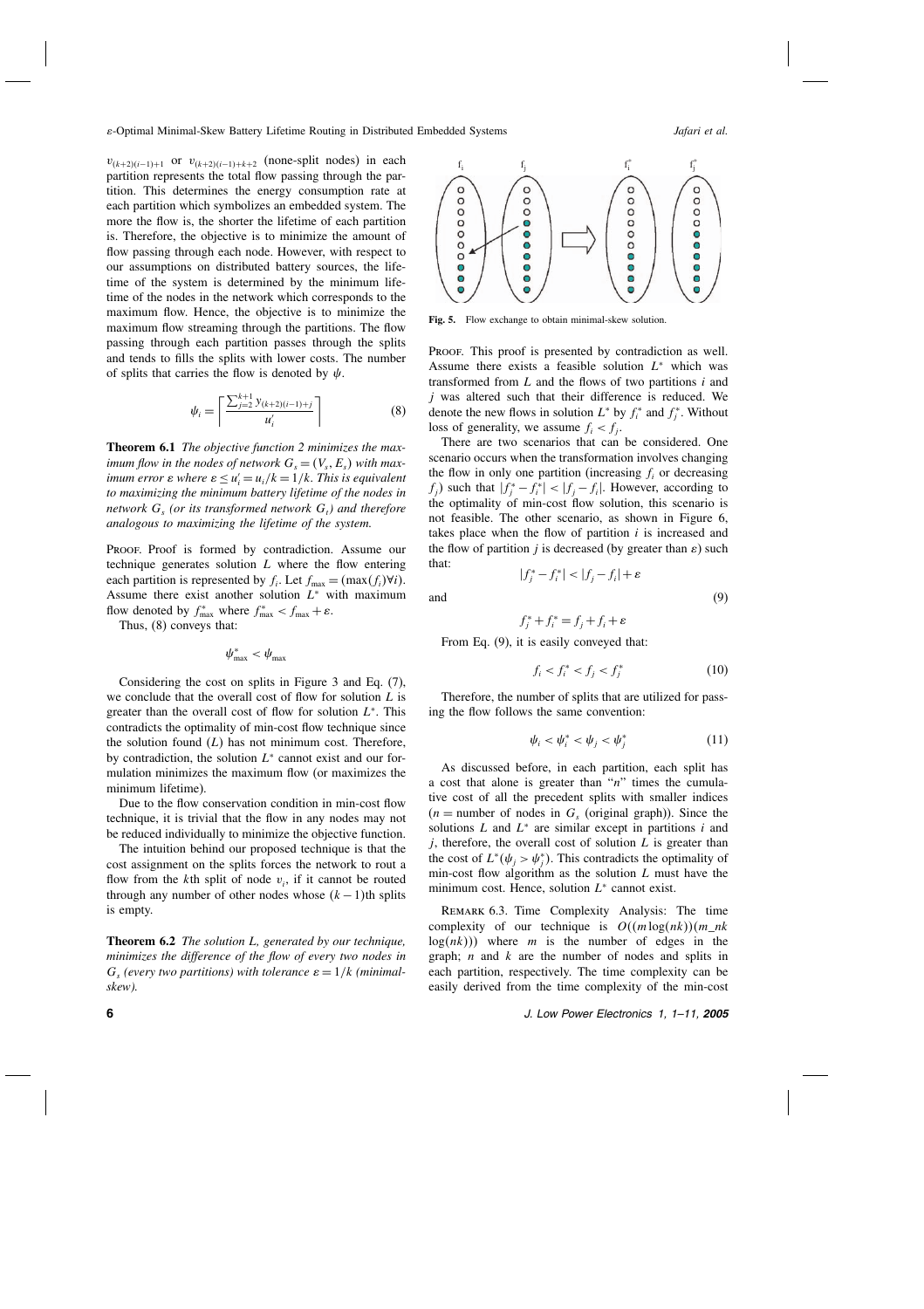flow algorithms and the size of our constructed network  $(O(nk))$ . The original time-complexity of min-cost flow is reported in Ref.[15].Assume that once our technique is applied, the flow corresponding to partitions is stored in a vector denoted by  $F$  in sorted order. The next theorem states that such a vector is unique and thereafter it betrays the uniqueness of the minimal-skew solution.

Theorem 6.4 The solution of minimal-skew routing is unique in the sense that the lifetime of nodes in the network in descending order is unique.

PROOF. Assume  $F$  and  $F'$  are the vectors containing the flow of all nodes in descending order for two optimal solutions, L and L'. Obviously  $F[1] = F'[1]$ , otherwise the two total costs would be different (that contradicts the optimality of the solution). Inductively, this argument holds for every index. Assume  $F[i] = F'[i]$ , for  $i = 1 \dots k$ . If  $F[k+$  $1 \leq F'[k+1]$  then because of the special cost assignment of the splits, the cost of  $F'[k+1]$  itself would be larger than the total cost of  $F[i]s$ ,  $i = k+1...n$ . Therefore, the total cost of solution  $L'$  is greater than the cost of  $L$ . This contradicts the optimality of solution  $L'$ . This completes the proof.

#### 6.1. Dissimilar Initial Energy Levels

Throughout our formulation, we assumed that the initial energy levels in all nodes are similar.Dissimilar initial energy levels, however, can be simply accommodated by modifying the capacity of the splits (upper-bounds on the splits). The throughout our formulation, we assumed that the initial energy level in all nodes are similar. Dissimilar initial energy levels, however, can be simply accommodated by modifying the capacity of the splits (upperbounds on the splits). The main property of our technique is that we assign various costs to different levels of energy stored in a battery.When a battery is fully charged, it can be used more easily than the case it has half of the full charge.Therefore, in the case where some nodes in the network do not have full energy level, the already used portion of their battery corresponds to the splits with lesser cost.Hence, those splits could be assigned upper bound of zero in the min-cost flow formulation as if they have been already used.

#### 6.2. Time Complexity Analysis

The formulation used for the proposed min-cost flow problem in Eqs.(2) through (5) is an LP formulation which can be solved with standard LP solvers. In our experiments, we used Matlab for this purpose.The use of LP-solvers enabled us the ability to have non-integral capacity in the formulation and non-integral flow in the solution.In order to provide combinatorial algorithms to solve such problem, integrality constraints must be enforced. Fortunately all the problem parameters such as supply/demands and capacities assigned to splits can be scaled by a factor of  $k$ (the number of splits) and meet the integrality constraints. Therefore, the time complexity of our technique is after scaling would be  $O((m \log(n k))(m + nk \log(n k)))$  where m is the number of edges in the graph;  $n$  and  $k$  are the number of nodes and splits in each partition, respectively. The time complexity can be easily derived from the time complexity of the min-cost flow algorithms and the size of our constructed network  $(O(nk))$ . The original timecomplexity of min-cost flow is reported in Ref.[15].

#### 6.3. Discussion on Multicommodity and Distributed Routing Algorithms

In scenarios where several sources and destinations are involved and the communication pairs exchange "different" type of messages, routing problems can be modeled as multicommodity flow.Out technique can not directly address this class of problems.The problem itself is known to be NP-Complete. However, we believe that our methodology can be applied in conjunction with the known heuristics for multicommodity flow problems and generate reasonable results.We have not considered this class of networks but we plan to study it in near future.

Ideally any distributed network requires distributed algorithms for routing; yet, our proposed technique employs global and static information.We consider this as a restriction in our model and will be investigating possible solutions in future.

# 7.EXPERIMENTAL RESULTS

Despite power optimization is very critical in CustoMed, due to rather small number of nodes that our medical applications utilize (as of now, less than ten). We generate random graphs with relatively larger number of nodes to illustrate the effectiveness of our technique. We evaluate the effectiveness of our method on various benchmarks. We generate two set of random networks. Three source nodes with flow of one each and one sink node with flow of three is randomly placed in the network.For simplicity, we assumed that the energy level in all benchmarks is uniform.In the first set, the locations of the nodes are generated conforming to a random uniform distribution over an area of size  $20 \times 10$ . The connectivity between nodes is determined by their Euclidean distance. Moreover, we alter the communication range and generate various random networks. Throughout the experimental analysis, we refer to this class of random networks as uniformly distributed random networks.The other set of networks we considered more resembles real-world sensor networks.In most sensor network applications, it might be unlikely that a large portion of sensor nodes are placed within close proximity of each other.Instead, they are placed on a grid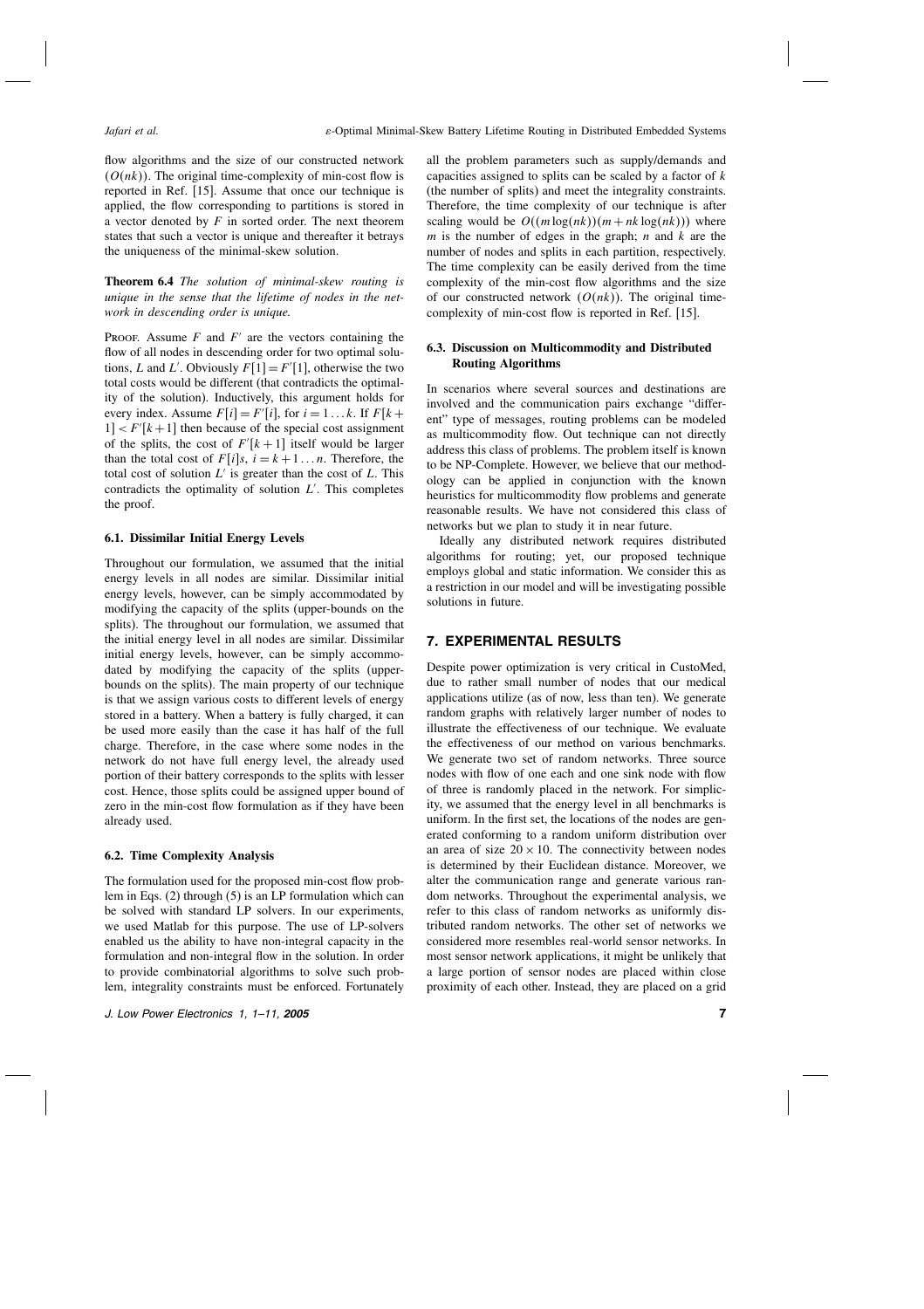

Fig. 6. Graph topology ( $r = 3$ ,  $n = 100$ , uniform random distribution).



Fig. 7. Transmission rate in sorted order  $(r = 3, n = 100, \text{ uniform random}$ dom distribution).



Fig. 8. Transmission rate for  $k = 1, 3, 5$  ( $r = 3, n = 100$ , uniform random distribution).



Fig. 9. Standard deviation for  $k = 1...5$  ( $r = 3$ ,  $n = 100$ , uniform random distribution).



Fig. 10. Graph topology ( $r = 6$ ,  $n = 100$ , uniform random distribution).



Fig. 11. Transmission rate in sorted order ( $r = 6$ ,  $n = 100$ , uniform random distribution).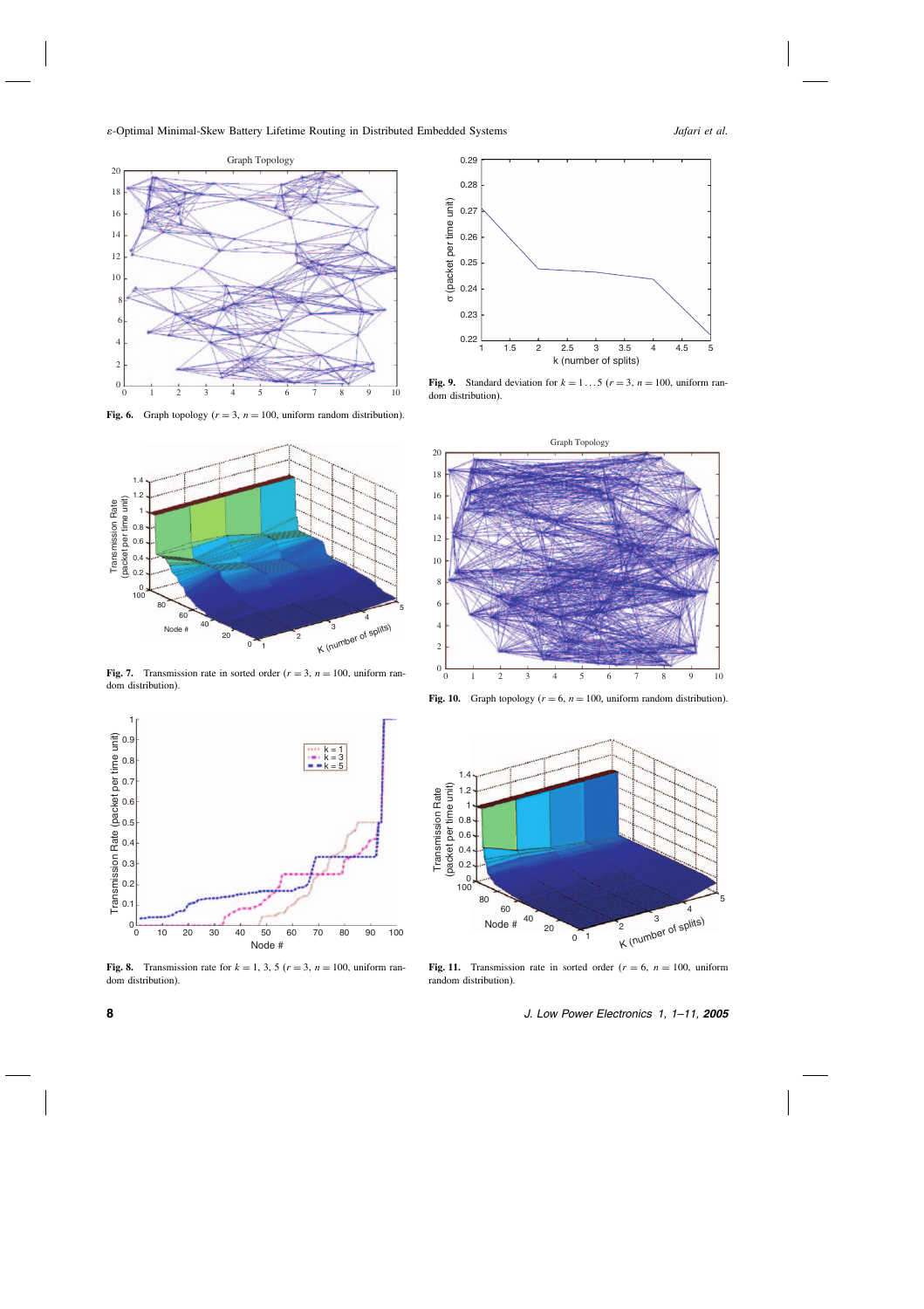

Fig. 12. Transmission rate for  $k = 1, 3, 5$  ( $r = 6, n = 100$ , uniform random distribution).



Fig. 13. Standard deviation for  $k = 1...5$  ( $r = 6$ ,  $n = 100$ , uniform random distribution).



Fig. 14. Standard deviation of transmission rate  $(r = 4$ , uniform random distribution).



Fig. 15. Standard deviation of transmission rate  $(r = 4, \text{ random grid})$ distribution).

with certain random properties. It can be envisioned as a 'locally random globally regular networks.' Such scenario can be imagined with the following example: Certain number of sensor nodes is required to be placed in a building. Each room has a specific number of sensor nodes which is constant, yet, the position of the nodes is random within each room.We call this set as random networks with grid distribution.We generate such benchmarks by dividing the area into unit-size tiles. A tile that does not have a sensor node is selected randomly.We place a node in the tile with uniform distribution.This procedure is repeated until all tiles are covered.If more sensor nodes are required to be inserted, the same course is recurred until all sensor nodes are placed.

Firstly, we evaluate our methodology one two different random networks. They are both uniformly distributed. In the first graph, the communication range is set to  $r = 3$ . It has 100 nodes placed with uniform random distribution as illustrated in Figure 6.

Figures 7 and 8 depict the normalized power consumption rate of the nodes in the system sorted in ascending



Fig. 16. Average standard deviation of transmission rate  $(r = 4$ , uniform random distribution).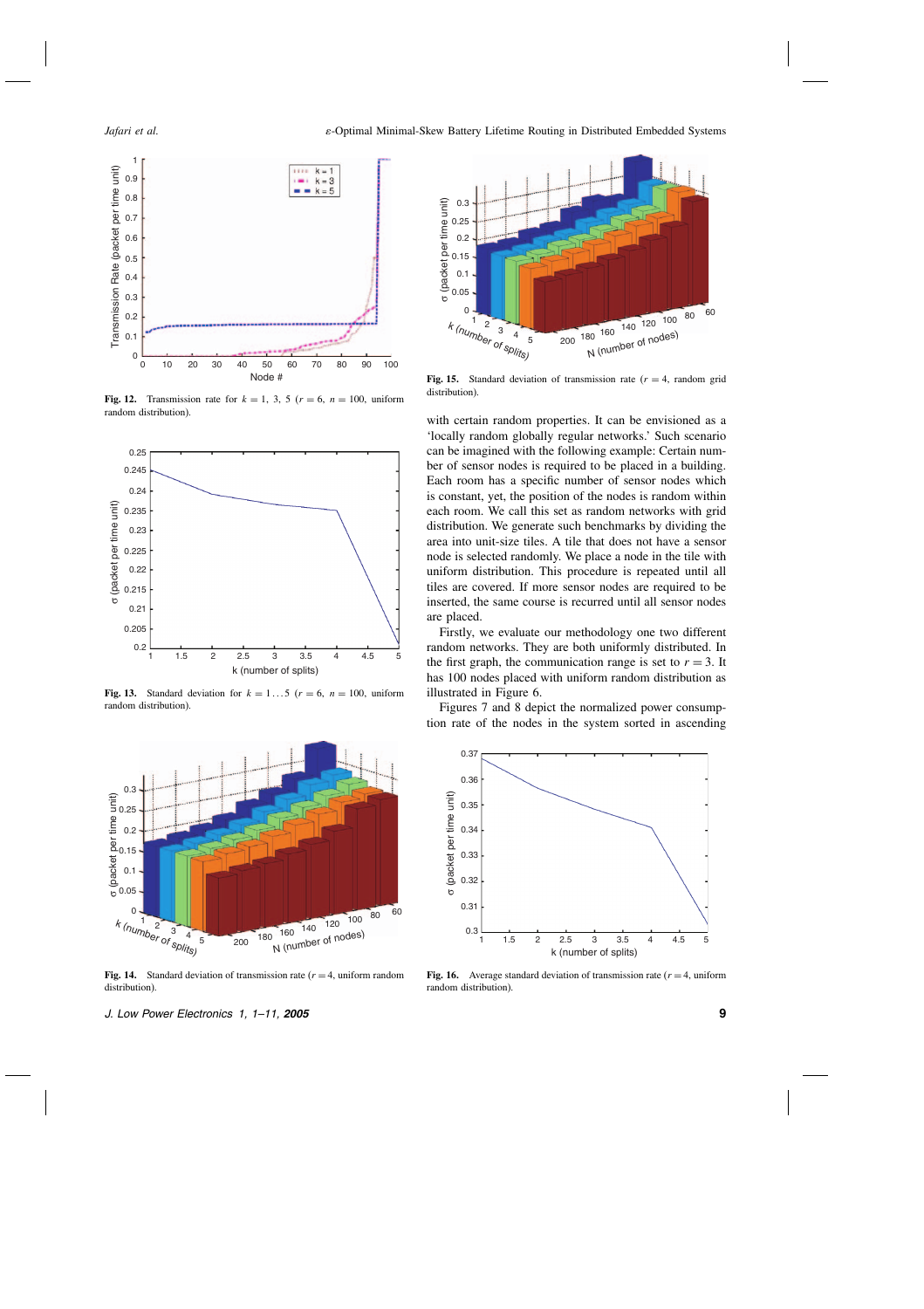

Fig. 17. Average standard deviation of transmission rate ( $r = 4$ , random grid distribution).

order for various numbers of splits  $(k)$ . Figure 8 exhibits the effectiveness of our algorithm on how the power consumption rate becomes evenly distributed when  $k$  is increased. Standard deviation is an appropriate measure to show the skew of a set of data. As shown in Figure 9, as the number of splits  $(k)$  increases, the standard deviation decreases.

Figures 10, 11, 12, and 13 exhibit the same properties as Figures 6, 7, 8, and 9 respectively. In this graph, however, the communications range us changed to 6.This increases the connectivity of the network and therefore, our technique achieves a solution with better quality with larger value of  $k$ -number of splits. Figure 12 clearly shows the effectiveness for  $(k = 5)$ .

In the next set of the experiments, the number of nodes is varied. Each sample data in Figures 14 and 15 represents an average on standard deviation of 10 random networks.The random networks generated for Figure 14 have uniformly distributed random nodes while the benchmarks for Figure 15 generated with random grid distribution property.It is evident from Figure 15 that our technique



Fig. 18. Standard deviation of transmission rate ( $n = 100$ , uniform random distribution).



Fig. 19. Standard deviation of transmission rate ( $n = 100$ , random grid distribution).

performs better on random grid graphs since their structure has more regularity. This property can be clearly observed with the number of nodes is smaller.

Figures 16 and 17 illustrate the average standard deviation of benchmarks presented in Figures 14 and 15 over various number of nodes for  $k = 1, \ldots, 5$ . This provides an estimate on the performance of our scheme.In general, highly connected networks provide a large number of parallel paths between nodes which is of our interest and enhances the flexibility of data routing.

Figure 16 depicts data-points for uniformly distributed random networks while Figure 17 presents random grid networks.

In the final set of experiments, we fixed the number of nodes  $(n = 100)$  and varied the communication range  $(r = 4, \ldots 8)$ . The communication range was not increased beyond 8 since the network became highly connected and the performance remained constant. Figures 18 and 19 correspond to uniformly random distributed networks and random grid distribution, respectively.

#### 8.CONCLUSION

We proposed a polynomial time  $\varepsilon$ -optimal technique for multi-hop routing in wireless networks with distributed battery sources. Our technique maximizes the lifetime of the system.Furthermore, it evenly distributes the power consumption rate which yields in a minimal-skew solution for node utilization.We theoretically proved that our technique is efficient and has polynomial time complexity. Furthermore, our investigation on various benchmarks revealed the quality of the solutions generated by our methodology even for small number of splits.

#### **References**

1. P. Bose, P. Morin, I. Stojmenovi, and J. Urrutia, Routing with guaranteed delivery in ad hoc wireless networks. Wireless Networks (2001), Vol.6, pp.609–616.